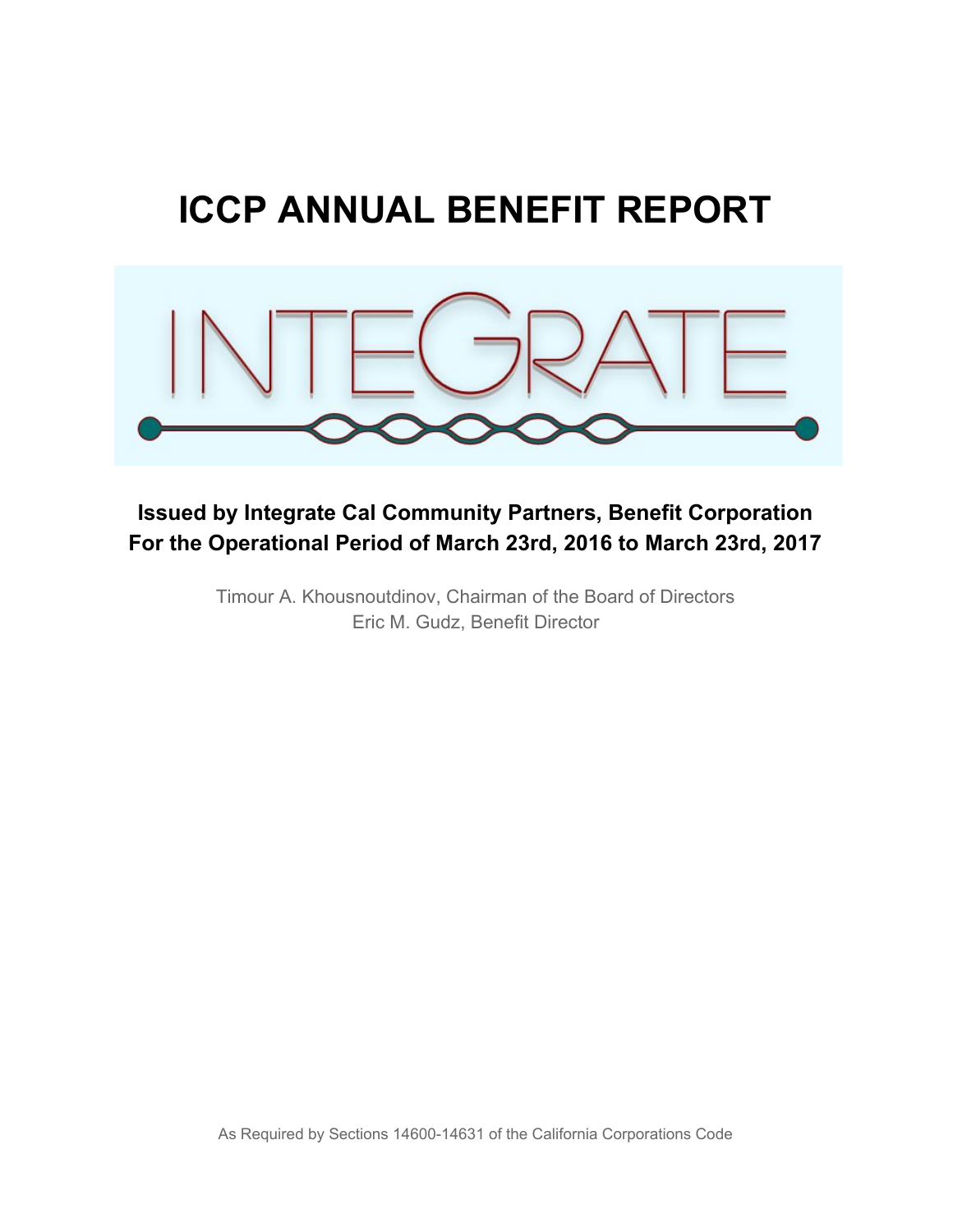#### **ABOUT THIS COMPANY**

Integrate Cal Community Partners, Benefit Corporation (ICCP) better known as Integrate Cal or Integrate is a small startup based out of Davis, California.



Integrate envisions the full potential of a post-prohibition world, where resilient local economies and community-oriented policies are rooted in compassion, dignity, social justice, and environmental sustainability.



Integrate creates and champions community development strategies for a maturing cannabis industry and offers local governments sensible pathways for implementing durable cannabis policies.

- **– — Integrate's updated Benefit Commitment statement — –** -

*California represents the largest U.S. economy and the 8th largest economy in the world. Navigating the complex terrain of its legislative and regulatory landscape present many challenges. Beautiful and bountiful, California has a proud history of leadership, innovation, and social justice. It is predicted that California will soon be the leader in many aspects of the Global Cannabis Industry.*

*There has been a fundamental change in the cultural, political and scientific appreciation of cannabis that has led to a wave of legislation and emergence of a rapidly growing legal market. This realization, while groundbreaking, carries with it a heavy debt to the social justice organizational entities working tirelessly to fix the misaligned, prohibitionist cannabis policies of the past.*

*Recognizing this link between the successes of both the social justice and the market development sides of the cannabis cluster, Integrate is committed to guiding communities and creating direct benefit through community commerce programming, educational apprenticeships/fellowships, and social justice movement building.*

*In demonstrating how community-oriented medical cannabis markets may adopt and implement both the Medical Cannabis Regulation and Safety Act as well as the Adult*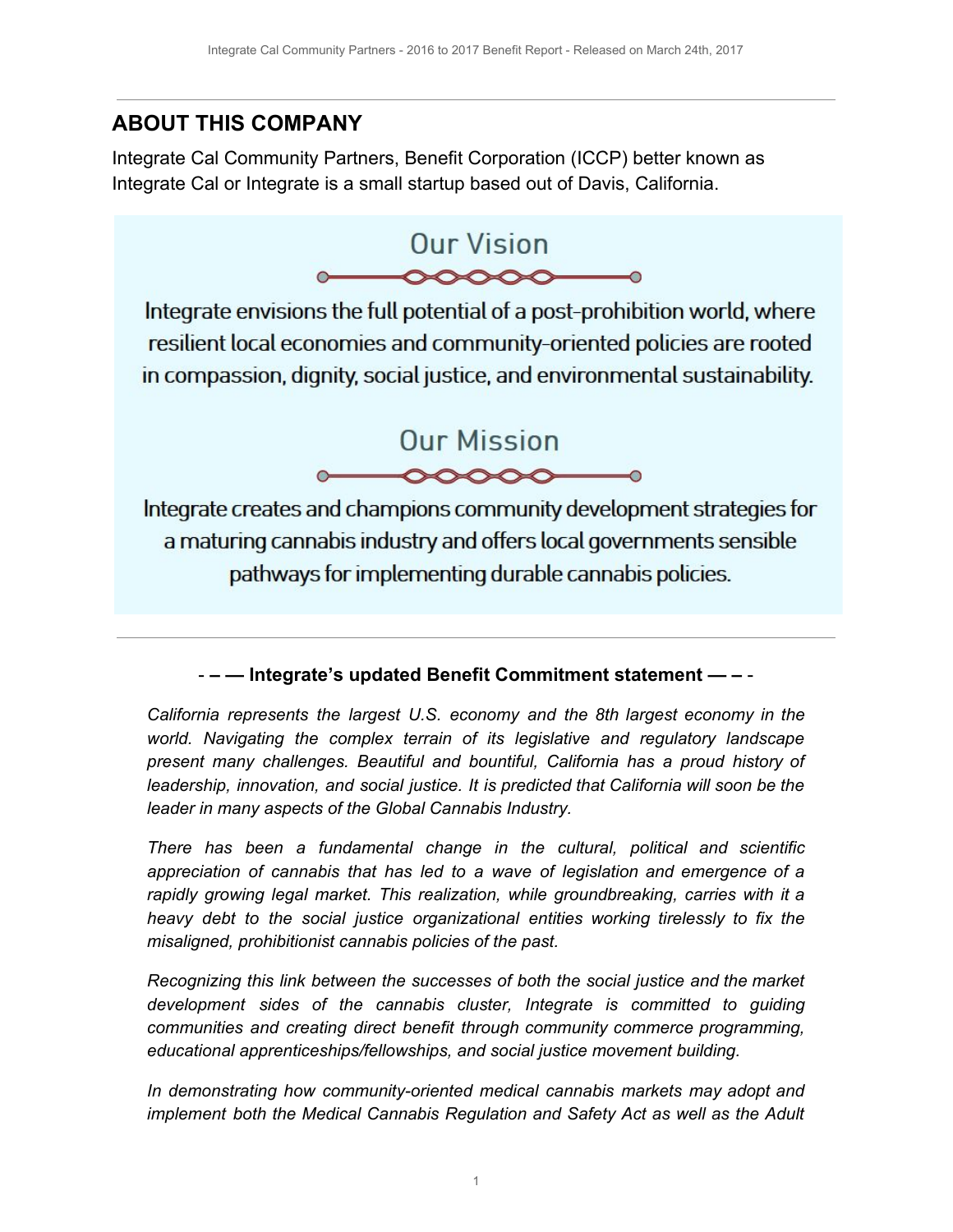*Use of Marijuana Act, we offer a vision of the potential for the future cannabis industry. By collaborating with all the architects and stakeholders involved, we will work to ensure upcoming regulations support our community's interests.*

*Most importantly, we invite all of you to participate in our community development process. Engaging in community development programs from a local, social, and environmentally conscious perspective, we can work to repair the impacts of prohibitionist policies towards cannabis.*

*From recognizing prison reforms, repairing environmental degradation, and addressing the infringement of civil rights, we help our clients face the diverse needs of their community while working towards a more sustainable and equitable future for all Californians.*

# **OUR SUCCESSES**

Here are some of Integrate's applicable successes from this first year:

- Ensuring that Davis' municipal government protected patient rights and provided initial insulation for local operators
- Ensuring representation of local cannabis industry interests at nearly every Davis city and Yolo county meeting, hearing, and event
- Drafting a detailed and well-documented 45-page White Paper in partnership with a local operator for the benefit of local government officials, academics, and the like
- Maintaining good overall record-keeping as well as operational transparency and accountability
- Offering equity to every employed or internally contracted team member using the same terms and vesting schedule

### **OUR SHORTCOMINGS**

Here are some of Integrate's applicable shortcomings from this first year:

- Lack of internally recording and then publicizing every positive company function
- Lack of establishing explicit and Board-certified Specific Public Benefits
- Lack of assessing operations against a Third Party Standard

#### **OUR PAST**

Integrate Cal first started out as Cal Heritage in January of 2016, before any real formational work was completed. The business venture was finally incorporated in late March of the same year only to be restructured and reformed the very next month by the core team of Eric Gudz, Tim Khousnoutdinov, and Katie Stone. Despite this change, the goal of pursuing a new kind of business model stayed intact, emphasizing corporate responsibility, sustainability, and community commitment.